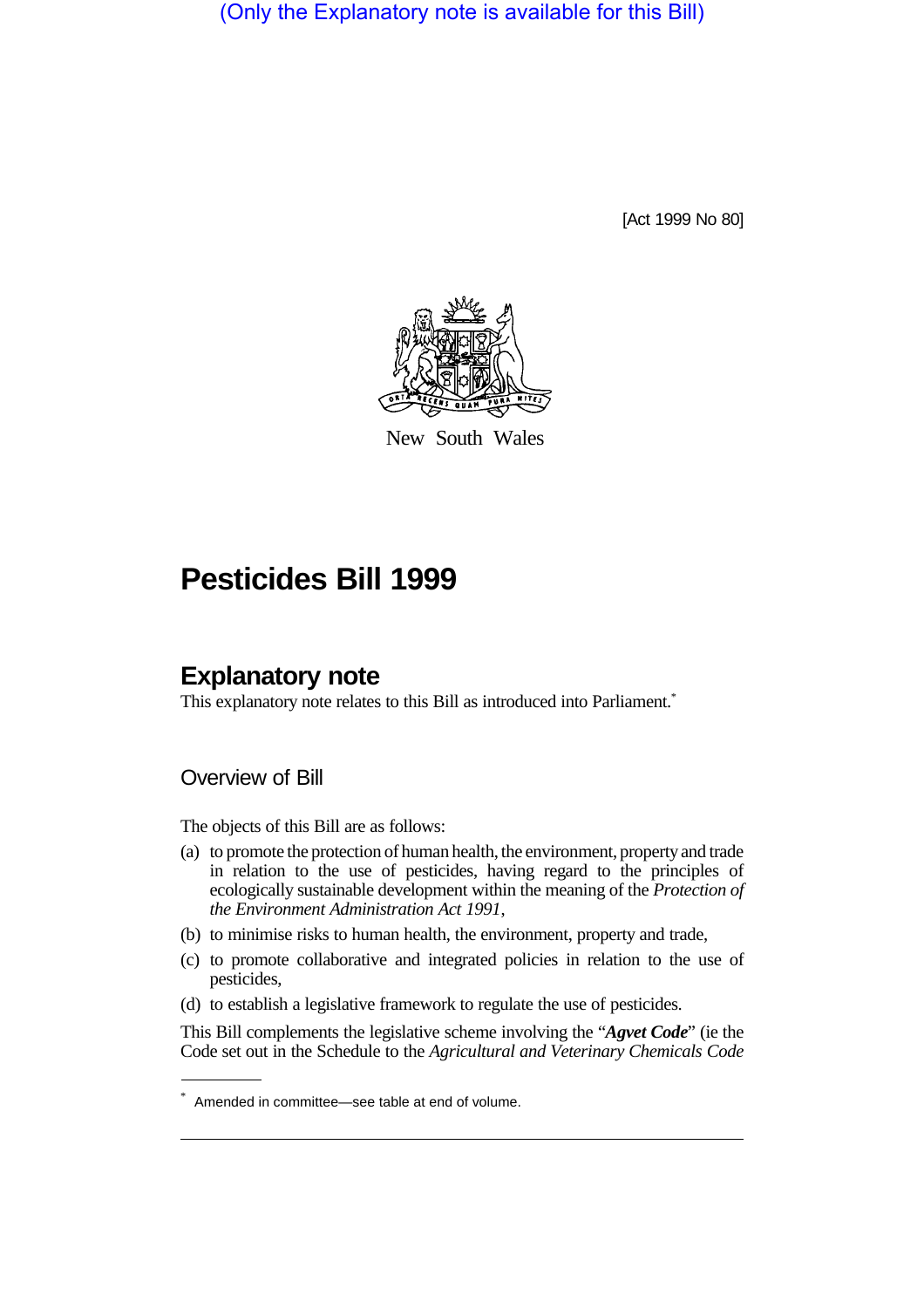Explanatory note

*Act 1994* of the Commonwealth). The Agvet Code applies as a law of New South Wales. It provides for the approval and registration of agricultural products (ie pesticides and herbicides) and veterinary chemical products, and it controls the manufacture and supply of those chemical products. The control of the use of those chemical products is what this Bill is designed to achieve.

This Bill replaces the *Pesticides Act 1978*.

### Outline of provisions

## **Part 1 Preliminary**

**Clause 1** sets out the name (also called the short title) of the proposed Act.

**Clause 2** provides for the commencement of the proposed Act on a day or days to be appointed by proclamation.

**Clause 3** sets out the objects of the proposed Act (as stated in the above overview).

**Clause 4** defines certain words and expressions used in the proposed Act. Words and expressions used in the Agvet Code that are also used in the proposed Act have the same meaning in the proposed Act as they have in the Code.

**Clause 5** defines the term *pesticide* as being an agricultural chemical product within the Code, or a veterinary chemical product (within the meaning of the Code) that is used for the external control of ectoparasites of animals.

**Clause 6** declares certain offence provisions of the proposed Act to be "eligible laws" for the purposes of the definition of *permit* in Part 7 of the Agvet Code. Part 7 of the Agvet Code sets up a system under which a person who wants to do something in respect of a pesticide that would otherwise be prohibited under an eligible law may obtain a permit in respect of the doing of the thing. In other words, a permit authorises a person to whom the permit applies to do (or omit to do) something that is otherwise prohibited by the proposed Act.

## **Part 2 Control of pesticides**

#### **Division 1 Wilful or negligent misuse of pesticides**

This Division creates upper level offences that involve an element of culpability with respect to the misuse of pesticides. The maximum penalty for committing an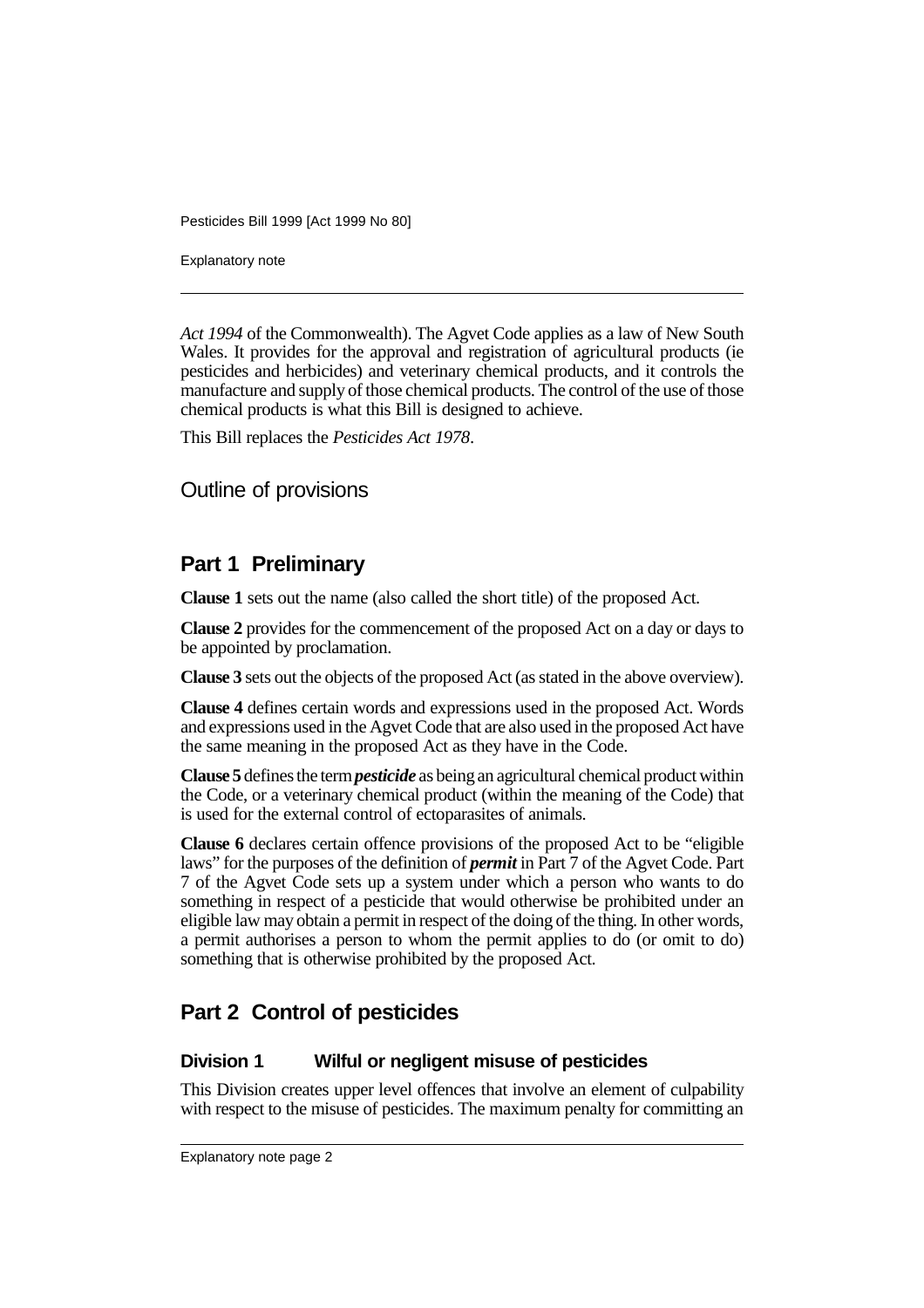Explanatory note

offence under this Division is \$250,000 for a corporation or \$120,000 for an individual.

**Clause 7** provides that it is an offence to wilfully or negligently use a pesticide in a manner that injures any person or damages any property of another person (eg livestock or agricultural produce). The offence does not apply in relation to agricultural farm land (ie the "on-farm" exception).

**Clause 8** provides that it is an offence to wilfully or negligently use a pesticide in a manner that harms any non-target animal or non-target plant (ie an animal or plant that is not one that the pesticide is meant to be used against) or that harms any animal in the case where the pesticide concerned is not subject to an approved label or a permit. The on-farm exception also applies in relation to this offence. The offence does not also apply in relation to residential premises.

**Clause 9** provides that it is an offence to wilfully or negligently use a pesticide in a manner that materially harms any endangered, vulnerable or protected animal.

### **Division 2 Misuse of pesticides**

**Clause 10** provides that it is an offence to use a pesticide in a manner that injures any person or damages any property of another person. An "on-farm" exception applies in relation to this offence, and it is a defence if it is established that the commission of the offence was due to causes over which the person had no control and that the person took reasonable precautions and exercised due diligence to prevent the commission of the offence (the "due diligence" defence).

**Clause 11** provides that it is offence to use a pesticide in a manner that harms any non-target animal or non-target plant or, in the case where the pesticide concerned is not subject to an approved label or permit, harms any animal or plant. The "on-farm" exception and residential premises exception also apply in relation to this offence, as does the "due diligence" defence.

### **Division 3 General offences relating to control of pesticides**

**Clause 12** prohibits the possession of an unregistered pesticide (ie a pesticide that is not registered under the Agvet Code) unless authorised by a permit and the permit is complied with.

**Clause 13** prohibits the use of an unregistered pesticide unless authorised by a permit and the permit is complied with.

**Clause 14** makes it an offence not to read the relevant approved label or permit for a pesticide before using the pesticide.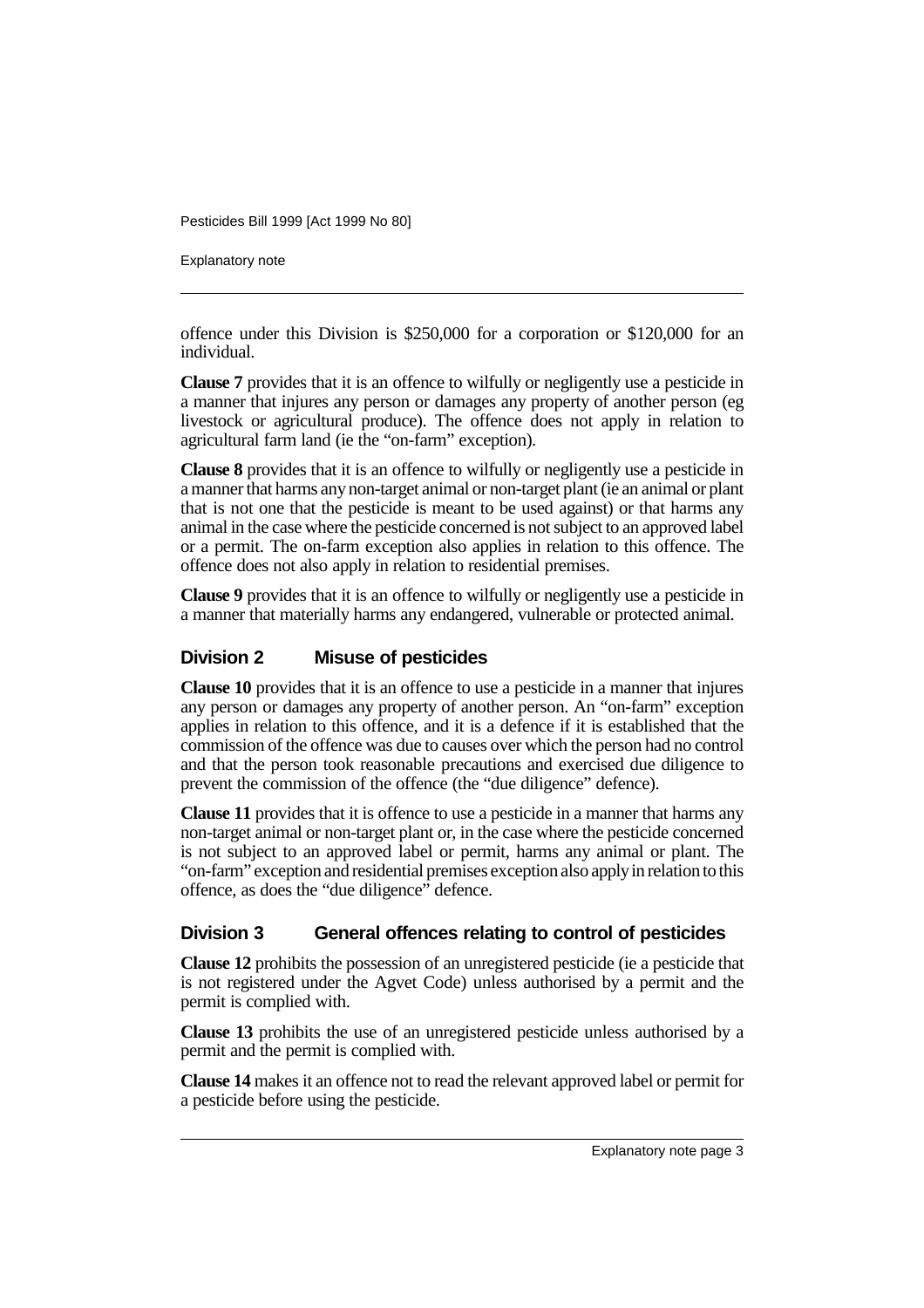Explanatory note

**Clause 15** prohibits the use of a registered pesticide in contravention of the instructions on an approved label for the pesticide unless the use is authorised by a permit.

**Clause 16** prohibits the keeping of a registered pesticide in a container that does not have the approved label on it.

**Clause 17** prohibits the use or possession of any restricted pesticide unless authorised by a certificate of competency under the proposed Act or a pesticide control order under Part 4 of the proposed Act. *Restricted pesticides* are restricted chemical products declared as such under the Agvet Code.

## **Part 3 Pesticide control notices**

This Division provides for a system of clean-up and prevention notices to enable effective action to deal with pesticide pollution (ie any harm to persons, property, the environment or trade caused by the use of a pesticide) and with situations involving the use of a pesticide in an environmentally unsatisfactory manner (eg where it is used in contravention of the proposed Act).

### **Division 1 Preliminary**

**Clause 18** contains definitions for the purposes of the proposed Division.

### **Division 2 Clean-up notices**

**Clauses 19–22** provide that a person who is suspected by the Environment Protection Authority of having caused pesticide pollution, or the occupier of premises in which pesticide pollution has or is occurring, may be directed by the Authority to take such clean-up action as is specified in a clean-up notice. Failure to comply with a clean-up notice is an offence. A public authority may also take such clean-up action as it considers necessary to deal with any pesticide pollution. Clean-up directions may be given orally or by notice in writing. The Environment Protection Authority may recover the administrative costs of preparing and giving clean-up notices.

### **Division 3 Prevention notices**

**Clauses 23–27** provide that the Environment Protection Authority may, if it suspects that a pesticide is or has been used in an environmentally unsatisfactory manner at any premises or by any person (other than at premises), direct the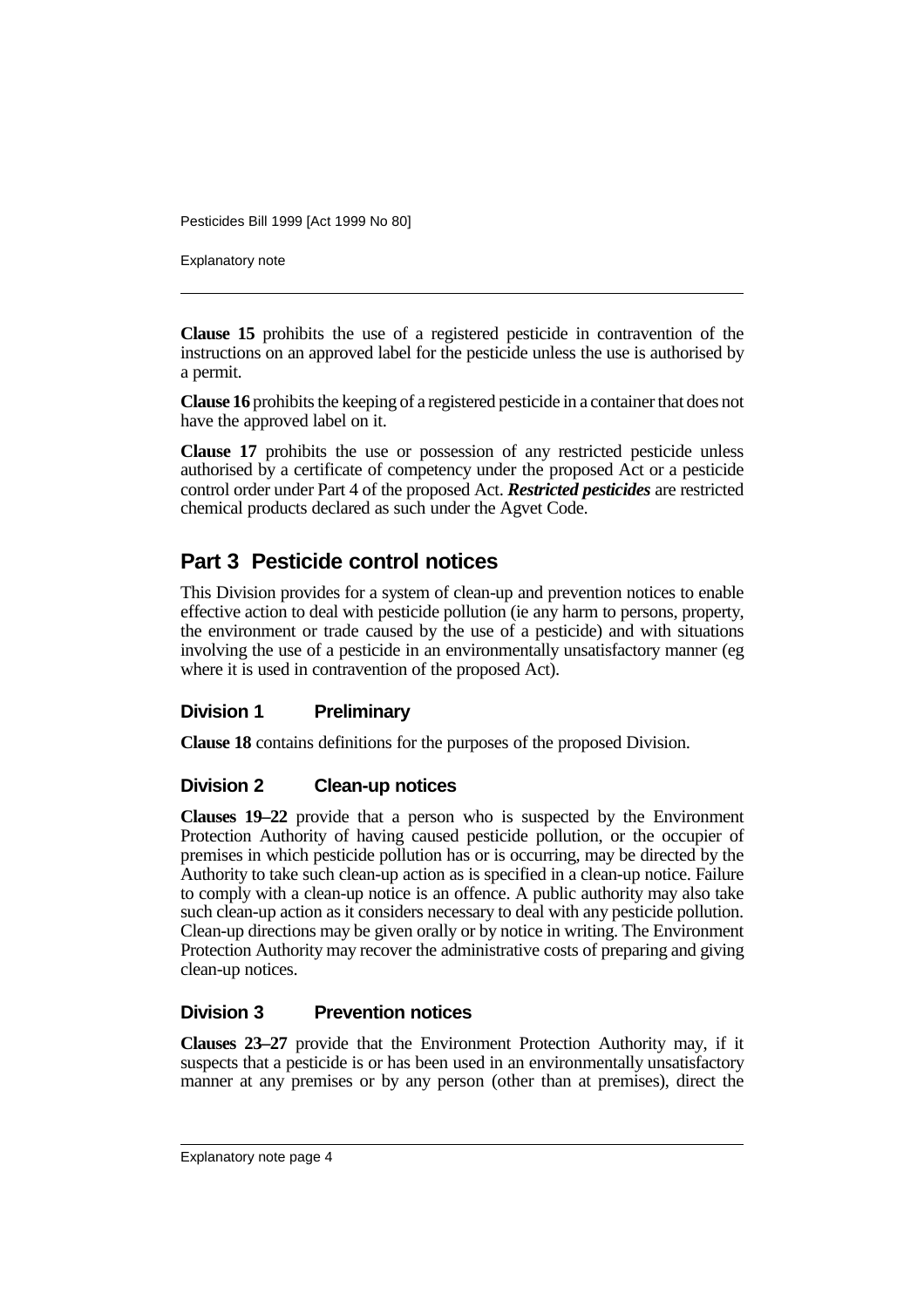Explanatory note

occupier of the premises or the person to take such action as is specified in the prevention notice. Failure to comply with a prevention notice is an offence. A prevention notice may be appealed against to the Land and Environment Court (see **clause 114**) and when it begins to operate is subject to the appeal process. The Environment Protection Authority may recover the administrative costs of preparing and giving prevention notices.

#### **Division 4 Compliance cost**

**Clauses 28–31** provide for the recovery of costs in relation to clean-up action irrespective of whether the action taken arises from a clean-up notice or is done voluntarily by a public authority. Such costs may be specified in a compliance cost notice, and any amounts unpaid are recoverable as a debt in court. A compliance cost notice may be registered in relation to any land owned by the person who is the subject of the notice. On registration of a compliance cost notice, a charge is created on the land in relation to which the notice is registered to secure the payment to the Environment Protection Authority or public authority concerned of the amount specified in the notice.

#### **Division 5 Miscellaneous**

**Clauses 32–37** contain miscellaneous provisions relating to clean-up and prevention notices. More than one such notice may be given to the same person. Notices may be issued in respect of matters occurring outside the State which affect the environment of this State. A notice may be revoked or varied by a subsequent notice, by modification of its terms and specifications or by extending the time for compliance. The Environment Protection Authority is authorised to enter any premises for the purposes of exercising its functions under the proposed Part. It is an offence to wilfully delay or obstruct a person carrying out any action in compliance with a clean-up notice or prevention notice. It is also an offence to make a false or misleading statement in any report required under the proposed Part and lodged with the Environment Protection Authority.

## **Part 4 Pesticide control orders**

**Clause 38** provides for the making of pesticide control orders by the Environment Protection Authority. Such orders may be made for the purposes of protecting public health, property, the environment or trade, or in order to implement certain decisions or policies of the National Registration Authority for Agricultural and Veterinary Chemicals. A pesticide control order has no effect unless it is published in the Gazette.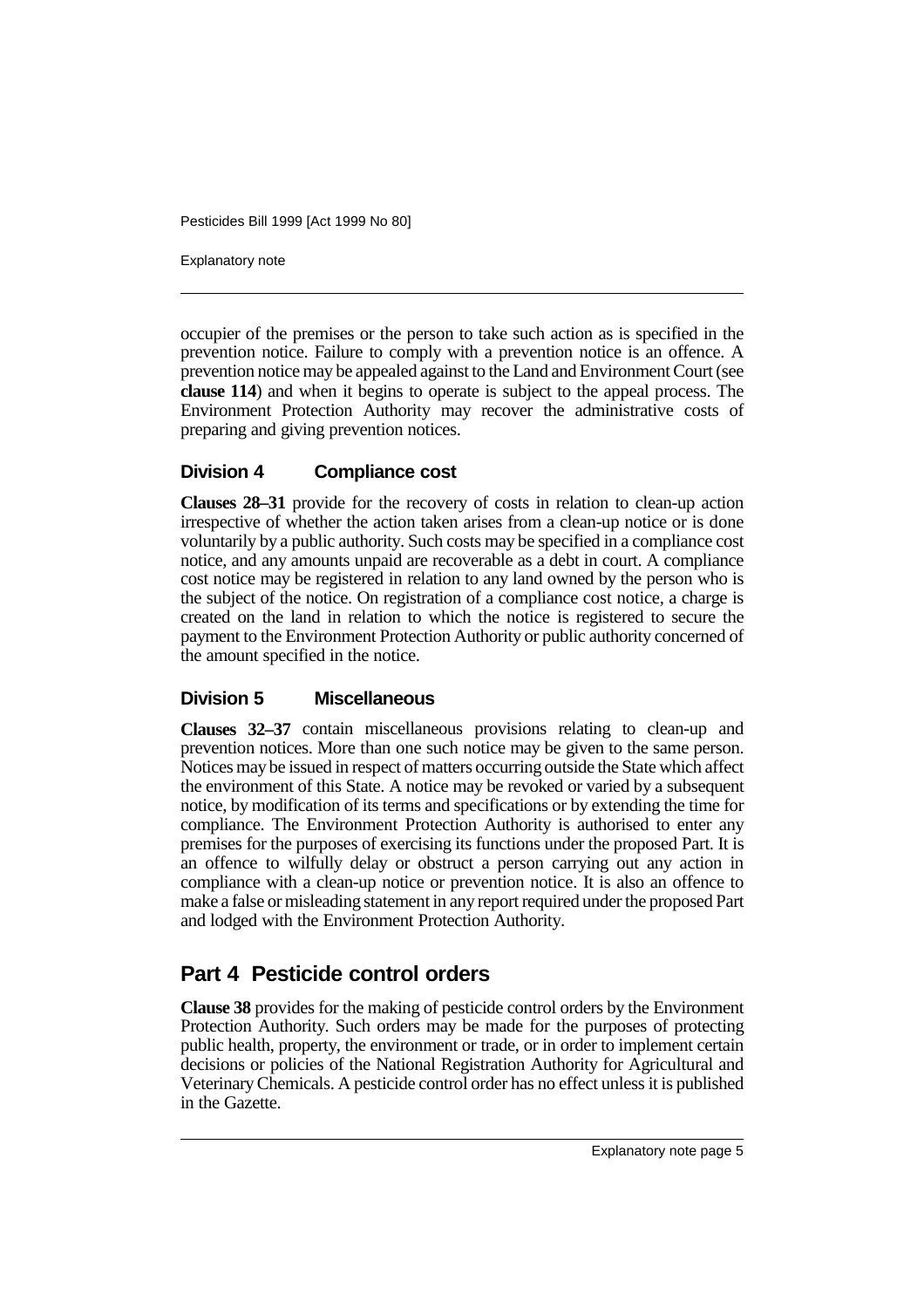Explanatory note

**Clause 39** provides for the operation of pesticide control orders. An order may prohibit or control the use of pesticides, or it may authorise the use of restricted pesticides. It is an offence to contravene a pesticide control order.

## **Part 5 Miscellaneous powers and offences**

**Clause 40** refers to the fact that Chapter 7 (Investigation) of the *Protection of the Environment Operations Act 1997* extends the exercise of powers under the proposed Act. That Chapter deals with such matters as the appointment of authorised officers of the Environment Protection Authority, powers to require information and records, powers of entry and search, powers to question and to identify persons, and powers with respect to certain things such as vehicles.

**Clause 41** enables an authorised officer to give directions for the destruction or rendering harmless of a pesticide in certain situations (eg if the authorised officer is of the opinion that it is necessary to do so because of a risk to the environment). It is an offence not to comply with any such direction. An authorised officer may also destroy or render harmless a pesticide if authorised by the owner of the pesticide.

**Clause 42** enables an authorised officer to direct, by notice in writing, a person to cease using equipment used in the application of a pesticide if the officer is of the opinion that the equipment is defective. If such a notice is given, it is an offence to use the equipment in contravention of the notice. It is also an offence to remove or interfere with any defect notice that is affixed to the equipment by the authorised officer.

**Clause 43** prohibits the attachment of aerial spraying equipment to an aircraft that is not approved by the Civil Aviation Safety Authority for agricultural operations.

**Clause 44** provides that it is an offence to disclose any information relating to any agricultural, manufacturing or commercial secrets or working processes and obtained in connection with the administration or execution of the proposed Act.

## **Part 6 Licences and certificates of competency**

### **Division 1 Licensing of aerial pesticide operations**

**Clauses 45–55** deal with the licensing of aerial pesticide operations. A person who pilots an aircraft that is being used in the application of a pesticide is required to hold a pilot (pesticide rating) licence, and is also required to hold an aircraft (pesticide applicator) licence (or be employed or engaged by a person who holds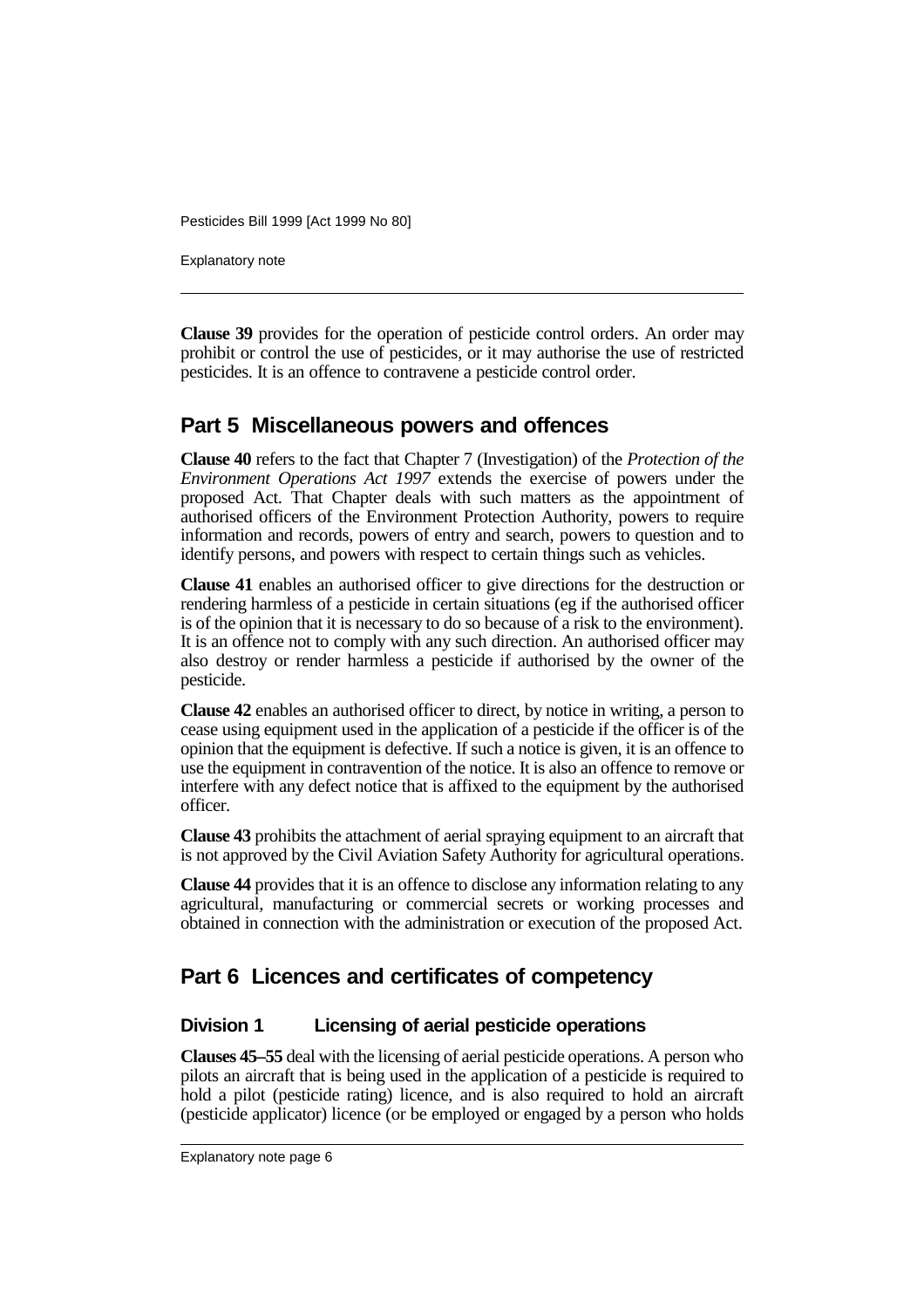Explanatory note

such a licence). A person must not employ or engage a person to pilot an aircraft that is being used in the application of a pesticide unless the employer holds an aircraft (pesticide applicator) licence and the pilot is the holder of a pilot (pesticide rating) licence.

An application for a licence is made to the Environment Protection Authority and must be in the approved form and accompanied by the prescribed application fee. The Authority may require further information from the applicant. The Authority may grant the licence (subject to such conditions as it thinks fit to impose) or refuse to grant a licence on certain grounds. Licence conditions may be revoked or varied. A licence holder is required to pay an annual licence fee prescribed by the regulations. A licence remains in force until it is suspended or revoked by the Authority or is surrendered. A licence holder must notify the Authority of any changes in the licence particulars, and must also provide the Authority with certain information received by the holder (eg if the holder ceases to hold the prescribed qualifications for a licence).

The holder of an aircraft (pesticide applicator) licence is required to make a record about each occasion on which the holder has caused an aircraft to be used in the application of a pesticide. The Environment Protection Authority may suspend a licence for a period of up to 6 months, and it may revoke a licence for certain reasons (such as the holder of the licence contravening a provision of the proposed Act).

#### **Division 2 Certificates of competency**

**Clauses 56–58** deal with certificates of competency (which authorise persons to use restricted pesticides). An application for a certificate of competency is made to the Environment Protection Authority and must be in the approved form and accompanied by the prescribed application fee. The Authority may grant the certificate (subject to such conditions as it thinks fit to impose), or it may refuse to grant the certificate if the applicant is not competent to use the restricted pesticide without causing harm. The Authority may suspend or revoke a certificate of competency.

### **Division 3 General provisions relating to licences and certificates of competency**

**Clause 59** makes it an offence to contravene the conditions of a licence or certificate of competency.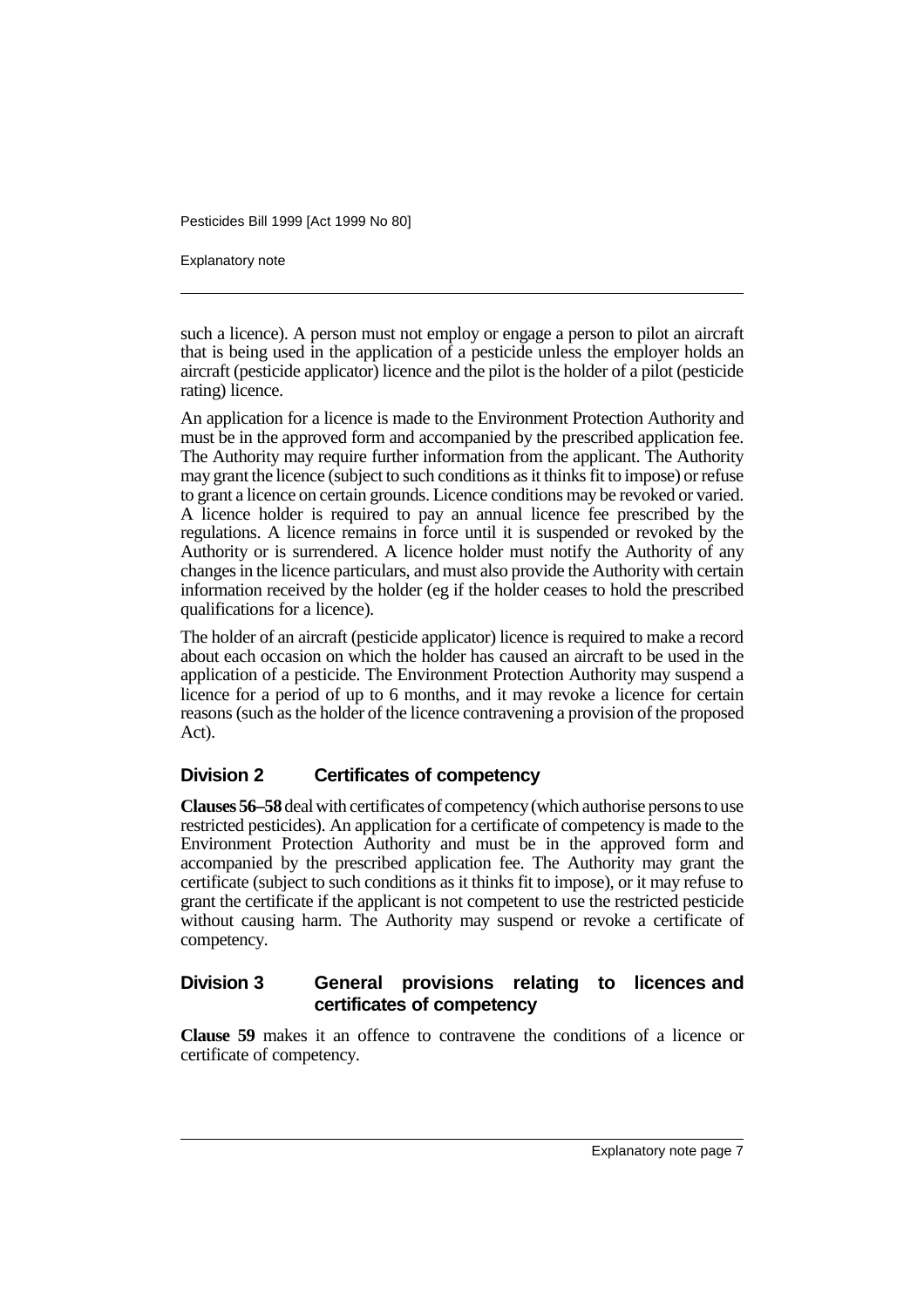Explanatory note

**Clause 60** makes it an offence to make a false or misleading statement in connection with an application for a licence or a certificate of competency. It is also an offence for a person to falsely represent that the person is the holder of a licence or certificate of competency.

**Clause 61** provides that a person may apply to the Administrative Decisions Tribunal for a review of the Environment Protection Authority's decision to refuse to grant a licence or certificate of competency, to impose a condition on the licence or certificate, or to suspend or revoke the licence or certificate.

## **Part 7 Control of pesticide residues in agricultural produce**

**Clause 63** defines certain terms for the purposes of the proposed Part.

**Clause 64** provides that if an authorised officer reasonably suspects that any agricultural produce contains a pesticide residue, the officer may serve a notice in the approved form on the owner of the agricultural produce, or on the occupier of the premises on which the produce is situated, or on another person who is in charge of the any vehicle, aircraft or vessel in or on which the produce is situated. The notice may contain provisions requiring the person on whom it is served to do certain things in relation to the produce (eg not to part with possession or control of the produce or to deal with it in some specified way). A pesticide residue notice may only operate for a maximum of 14 days. It is an offence for the person to fail to comply with any such notice.

**Clause 65** enables the Minister to make a pesticide residue order in respect of any agricultural produce that is specified or described in a notice under proposed section 64. Such an order may require the destruction of the produce concerned, and the order may remain in force for up to 6 months. A person on whom a pesticide residue order is served must comply with the requirements of the order.

**Clause 66** enables the Environment Protection Authority to authorise the destruction of any agricultural produce in default of a requirement of a pesticide residue order.

## **Part 8 Pesticides Implementation Committee**

**Clause 67** provides for the establishment of a Pesticides Implementation Committee. The Implementation Committee is to be chaired by a person appointed by the Minister and will have up to 12 other members appointed by the Minister. Those members may be representatives of community and industry interests and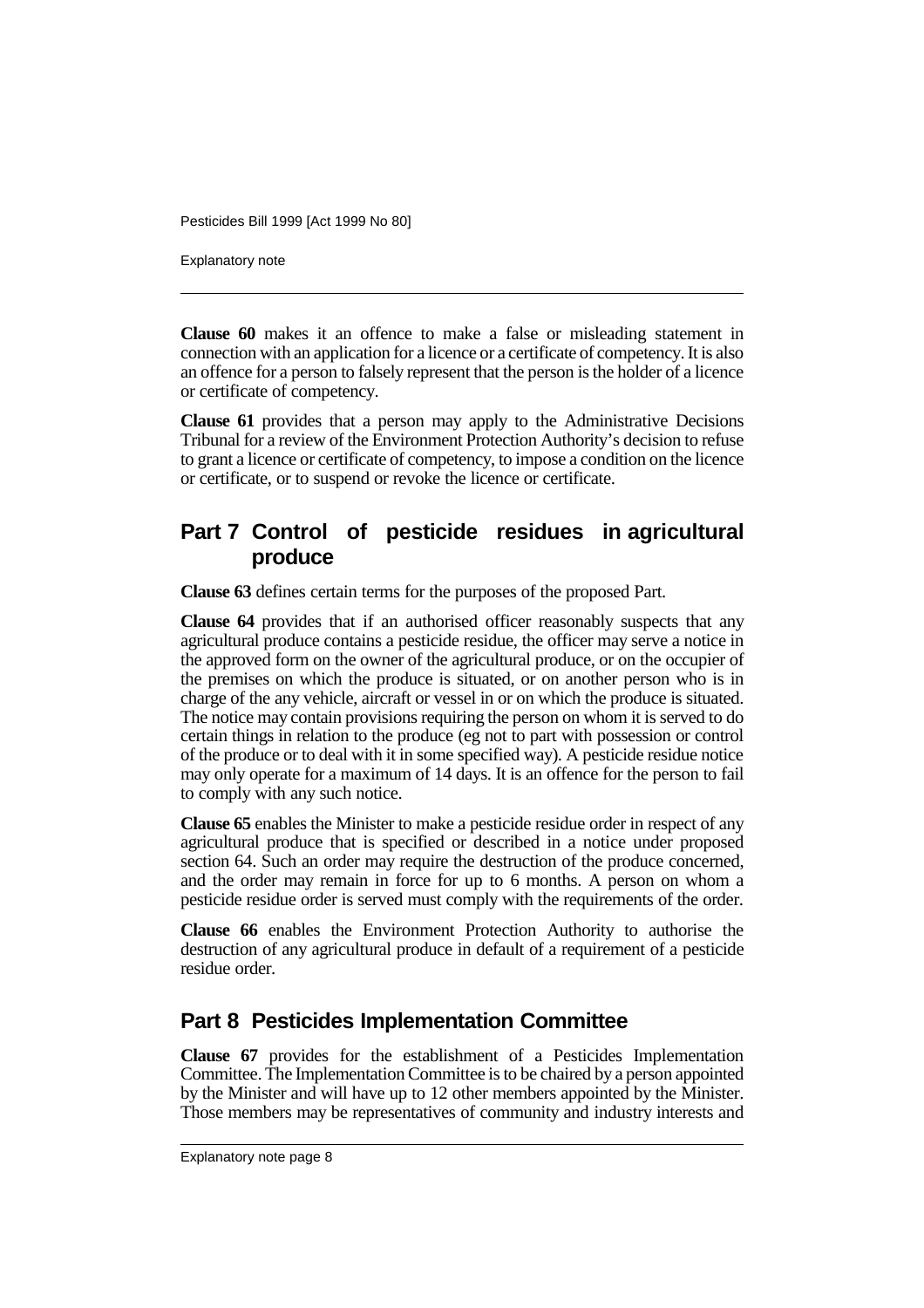Explanatory note

representatives of relevant government agencies. The Implementation Committee ceases operations, and is abolished, when it reports to the Minister under proposed section 68 (ie sometime before July 2003).

**Clause 68** specifies the functions of the Implementation Committee. The Committee is to provide a report to the Minister, by July 2003, on the implementation of the proposed Act.

## **Part 9 Pesticide codes of practice**

**Clause 69** provides for the making of pesticide codes of practice by the Minister for the purposes of providing guidance on the use and management of pesticides or for any other purpose that is consistent with the objects of the proposed Act.

**Clause 70** deals with the manner in which codes are made.

## **Part 10 Procedural provisions**

### **Division 1 Proceedings for offences**

**Clauses 71–74** deal with the manner in which proceedings for offences under the proposed Act are to be dealt with, and the time within which summary proceedings may be commenced. Only the Environment Protection Authority may institute proceedings for an offence under the proposed Act.

### **Division 2 Penalty notices**

**Clauses 75–80** deal with penalty notice offences under the proposed Act (the regulations are to prescribe which offences are penalty notice offences). A penalty notice is a notice informing a person that the penalty payable may be paid within the time specified in the notice, otherwise the offence will be dealt with by a court. The manner in which penalty notices are to be served, and the consequences of paying a penalty in accordance with the proposed Division, are outlined. The regulations may prescribe the penalty payable, but any such penalty may not exceed \$1,500 nor the maximum amount that may be imposed by a court on conviction for the offence. The proposed Division does not limit the operation of the proposed Act or any other Act in relation to proceedings undertaken for offences.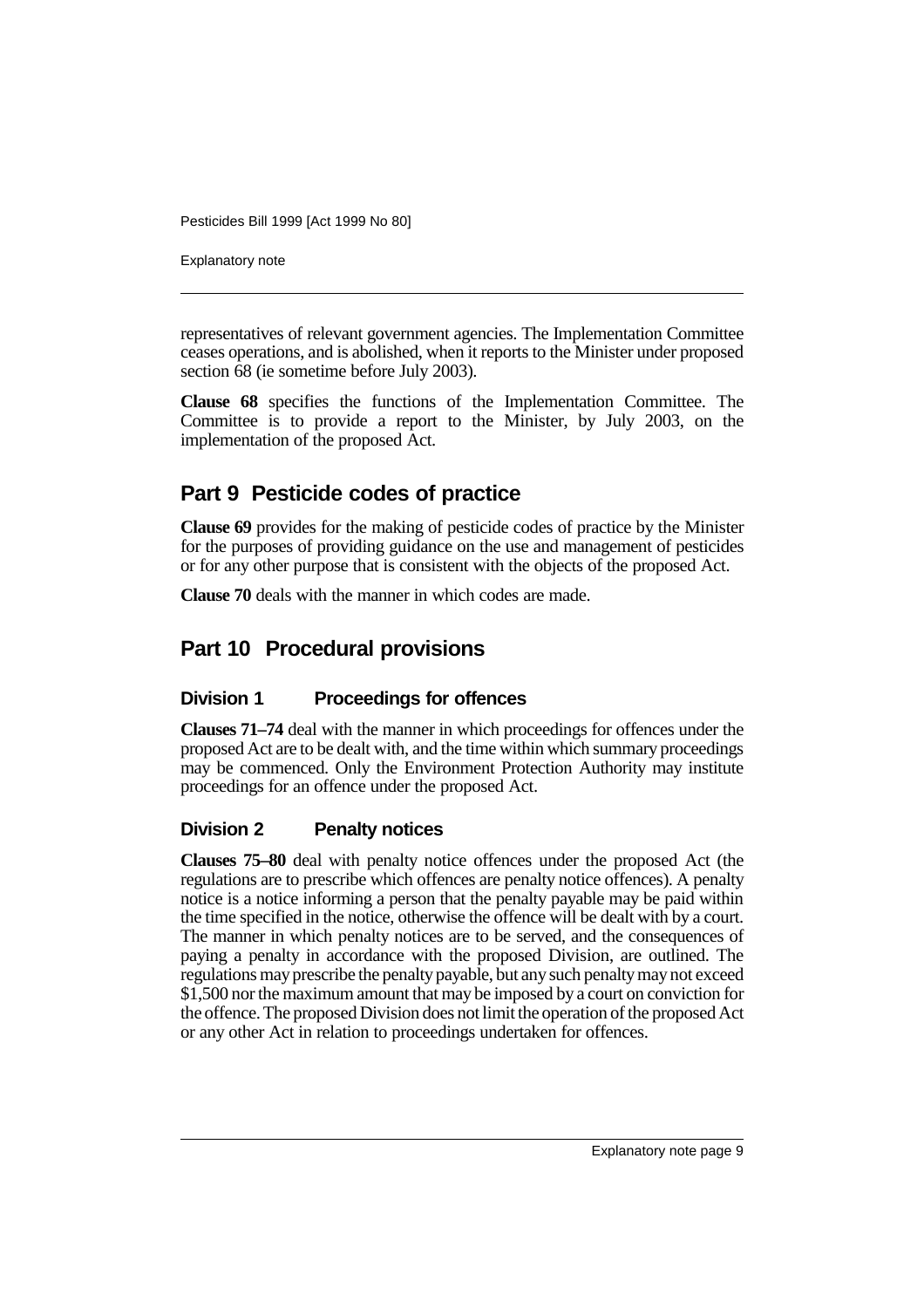Explanatory note

#### **Division 3 Restraining orders**

**Clauses 81–91** outline the nature of restraining orders, the procedure for applying for and the making of restraining orders in relation to the defendant's property. A restraining order if registered is a charge on the defendant's property.

#### **Division 4 Court orders in connection with offences**

**Clauses 92–98** provide that a court may order a person who is found to have committed an offence under the proposed Act or the regulations to take such steps as are specified in the order to stop any injury, damage or harm caused by the commission of the offence, to make good any resulting environmental damage or to prevent the continuance or recurrence of the offence. If a public authority or person has, directly or indirectly, by reason of the commission of the offence, incurred costs and expenses, the court may order the offender to pay those costs and expenses or pay compensation. The court may also order an offender to pay any costs and expenses of investigation and a penalty of an amount not greater than the amount of any monetary benefits acquired by the offender as a result of the commission of the offence.

**Clause 99** provides that the court may make additional orders regarding an offence, fix a period for compliance, and impose any other necessary requirements.

**Clause 100** provides for the forfeiture to the Crown of pesticides and other things that are connected with the commission of an offence under the proposed Act or the regulations, or that have been seized by an authorised officer.

**Clause 101** makes it an offence to fail to comply with an order under the proposed Division.

#### **Division 5 Evidentiary provisions**

**Clause 102** defines certain terms for the purposes of the proposed Division.

**Clause 103** provides that the occupier of premises at or from which pesticide pollution has occurred is presumed to have caused the pollution.

**Clause 104** provides that proof of a reasonable excuse lies on the defendant.

**Clause 105** provides that no proof is required of the appointment of certain persons (including authorised officers) and also deals with the admissibility of documentary evidence.

**Clause 106** provides that certain signed documents certifying certain matters are admissible as evidence and are prima facie evidence of the matters so certified.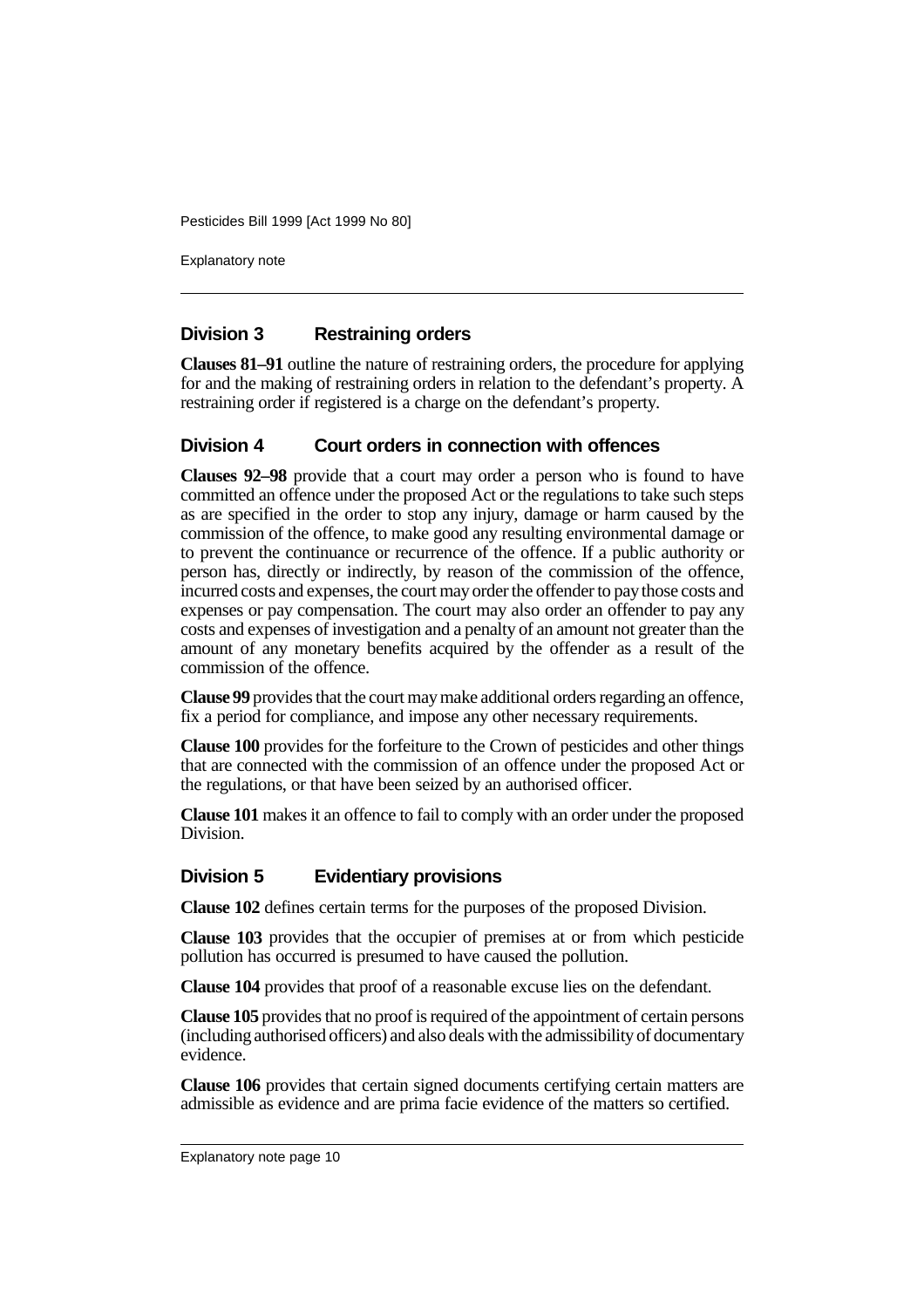Explanatory note

**Clause 107** deals with the appointment of appropriately qualified persons as analysts and the admissibility of certificates prepared by such analysts in evidence.

#### **Division 6 Other procedural provisions**

**Clause 108** provides that the Environment Protection Authority may bring proceedings in the Land and Environment Court for an order to remedy or restrain a breach or threatened breach of the proposed Act or the regulations.

**Clauses 109** and **110** specify the matters to be taken into account by a court in imposing a penalty for an offence under the proposed Act and set out other sentencing powers of the court.

**Clause 111** makes it an offence to cause or permit another person to commit an offence under the proposed Act.

**Clause 112** deals with offences by corporations.

**Clause 113** provides that a person is guilty of an offence in respect of any act or omission occurring outside the State if any substance has been caused to come into the State, if that substance causes or is likely to cause harm to the environment and if the act or omission would have constituted an offence if it had occurred in the State.

### **Part 11 Miscellaneous**

**Clause 114** enables a person who is aggrieved by certain decisions under the proposed Act (such as a prevention notice under Division 3 of Part 3) to appeal to the Land and Environment Court against the decision.

**Clause 115** provides that the Environment Protection Authority may exempt any person or class of persons from any specified provisions of the proposed Act or the regulations.

**Clause 116** provides that acts or omissions committed by members of a fire brigade, a bush fire brigade, the State Emergency Service or other rescue units are exempt from the proposed Act.

**Clause 117** provides that the regulations under the proposed Act may also provide for exemptions.

**Clause 118** outlines the methods by which any notice or document under the proposed Act may be served on a person.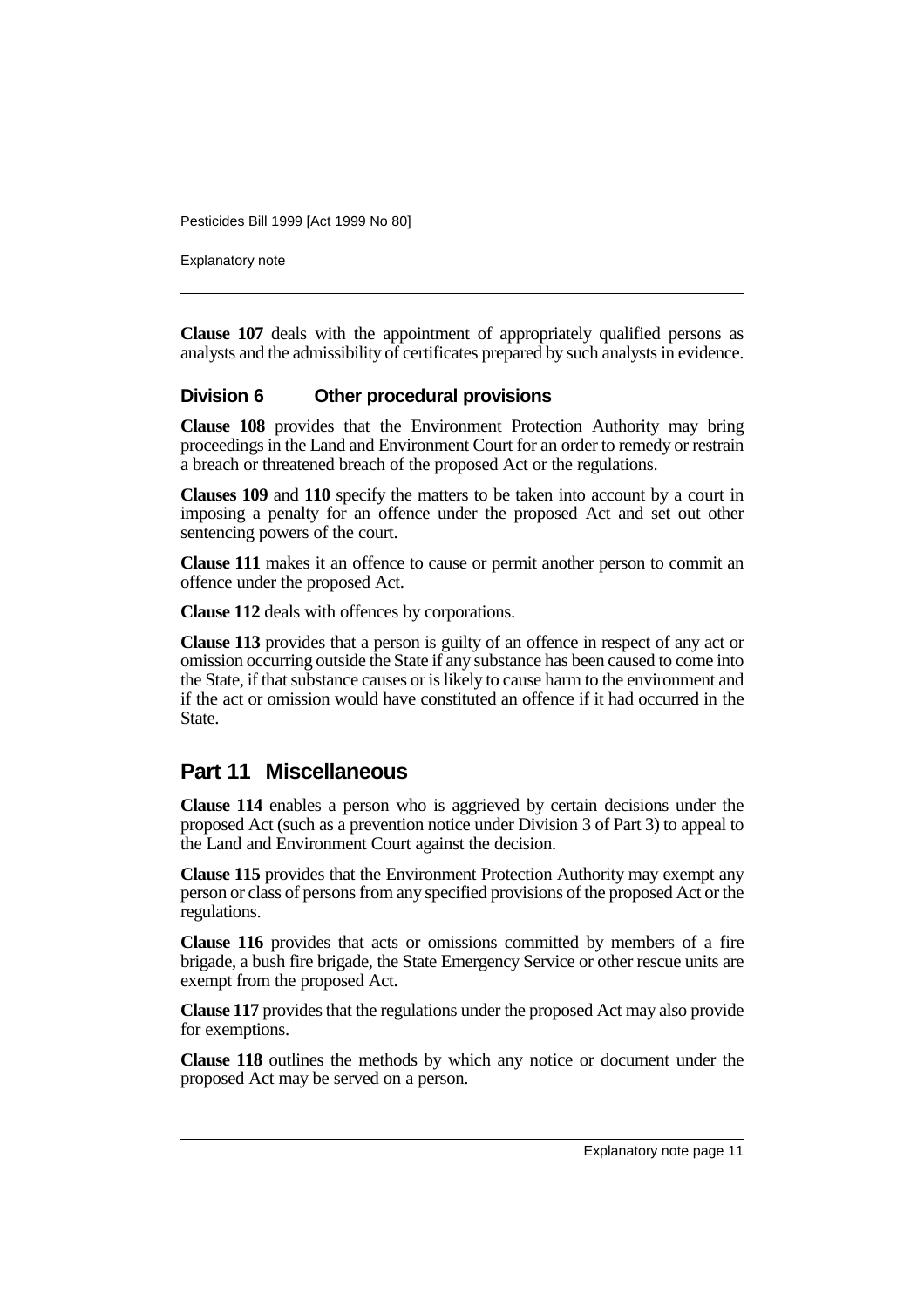Explanatory note

**Clause 119** empowers the making of regulations for the purposes of the proposed Act (including specific regulation-making powers). These specific powers include such matters as record keeping, training in the use of pesticides, and the provision of information in relation to the supply, distribution, use and disposal of pesticides.

**Clause 120** provides that the proposed Act binds the Crown.

**Clause 121** repeals the *Pesticides Act 1978*.

**Clause 122** gives effect to the savings and transitional provisions set out in Schedule 2.

**Clause 123** gives effect to the amendment of the Acts set out in Schedule 3.

**Clause 124** provides for a review of the proposed Act after 5 years.

## **Schedule 1 Members and procedure of Implementation Committee**

The Schedule contains provisions relating to the members and procedure of the Pesticides Implementation Committee (such as provisions dealing with terms of office, remuneration, appointment of deputies, the manner in which vacancies of office occur, disclosure of pecuniary interests and the quorum for meetings).

## **Schedule 2 Savings and transitional provisions**

The Schedule contains relevant savings and transitional provisions consequent on the enactment of the proposed Act (including the power to make regulations of a savings or transitional nature).

## **Schedule 3 Amendment of other Acts**

The Schedule contains amendments to Acts that are mainly consequential on the enactment of the proposed Act. A number of more substantive amendments are made to the *Protection of the Environment Operations Act 1997*, including the following:

(a) to extend Chapter 7 of the Act (which deals with investigation powers) to the exercise of powers under the proposed Act (and also to the investigation of offences under the *Pesticides Act 1978*),